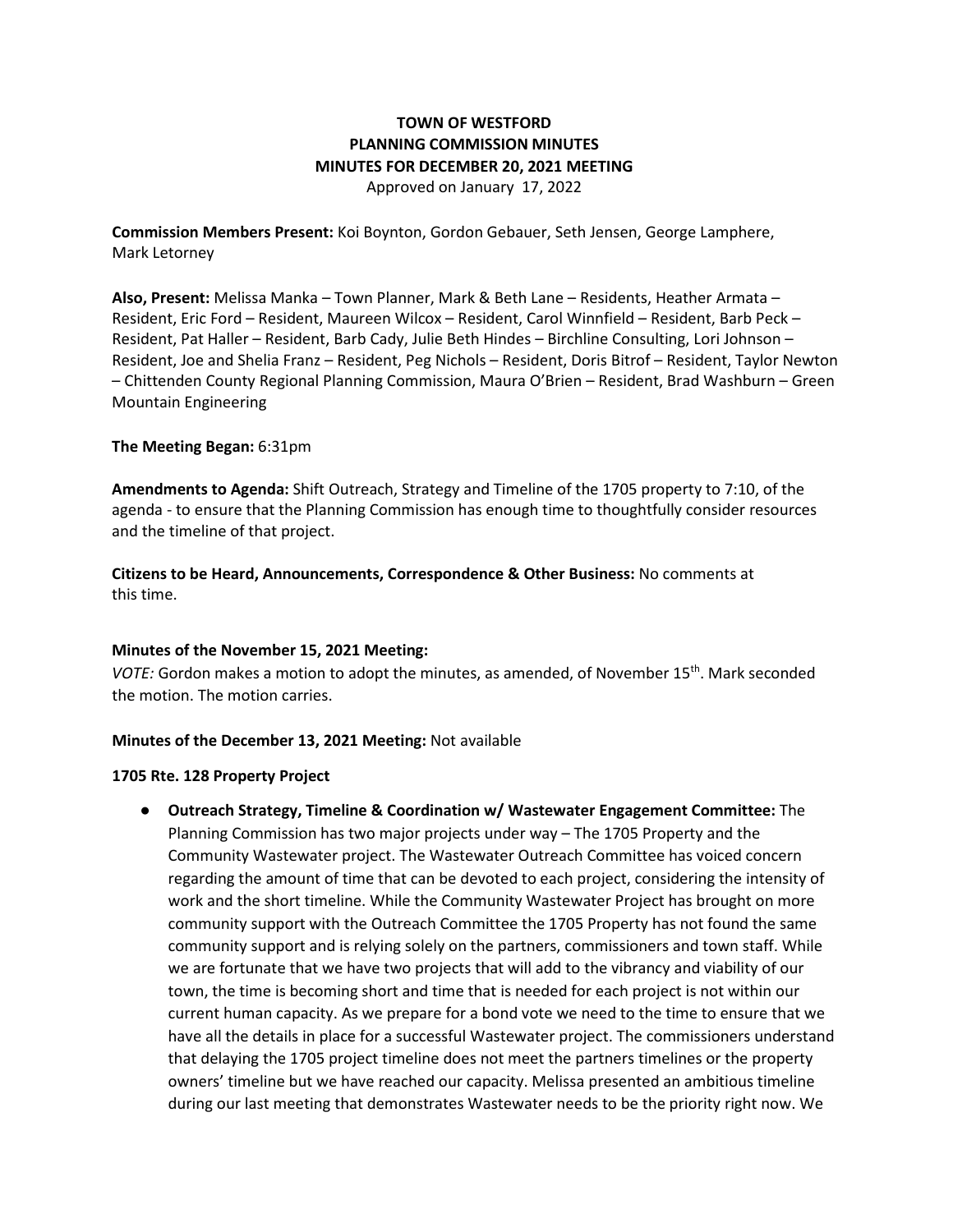can revamp the 1705 project when Wastewater is further along. Based on the capacity of the Commission, we can't hold another public meeting for 1705 right now. We need to ensure that we are focusing on ensuring that the community is getting accurate information. There has been some inaccurate information circulating regarding 1705 and we do need to clear up that confusion so that the right information is out there. We don't have enough people to manage the level of communication that needs to happen for both projects. Pat Haller points out that he has been volunteering for the Wastewater Public Outreach Committee but since November all community conversations have shifted to the 1705 property and he wished that that project had similar community volunteer support to respond to that public dialogue but they don't and if we could just put a hold on that project we can refocus efforts on the Wastewater project. It is further discussed that homes and buildings on the common need wastewater to continue to function and this project requires the PC's full attention. Eric Ford pointed out that Front Porch Forum is our community's primary communication tool and that the PC does not have the time or the capacity to respond to each of those posts in a full respectful way. He further points out that with ARPA funds and the state focusing on wastewater, this is the time to move this project forward and ensure that we continue to have a viable town. Carol Winnfield asked what was the plan for the town buildings prior to the Jackson Farm purchase. It is pointed out that there was no plan. The town was part of a study to explore capacity behind the White Church, now Common Hall. It was discovered that possible site would only serve the Common Hall, Town Office, Library and maybe the Brick Meeting House. That project did not move forward because the cost would be solely the burden of the tax payers, no grants or other funding would be available for such a closed system. Grants and other public funding is only available for Community based systems. The system behind the Common Hall would have been a mound system with pretreatment and the town would have to pay fully for the annual maintenance. That system would not provide enough capacity for the vision of the Common Hall, it would limit its capacity and uses. The only reason we know any of this is because we have had 10 years to study what the best options are for the town. The repetitiveness of this question demonstrates the need to engage the community and share information.

#### ● **Amended Scope of Work & Timeline**

George proposed to extend the timeline of the 1705 Property and to continue to clarify misconceptions regarding the project but extend the project timeline in order to allow the PC time to focus on the Wastewater Project. Taylor Newton pointed out that he could move forward with informational webinars that will clarify the 1705 project for the community. Since the timeline is extended the PC and partners can take time to provide the public with a revised site concept. Taking the time crunch off the table will allow for more time to share through the website and online. It allows for more time to work on a conceptual plan. It will also allow for more time to create the visual renderings that will provide a better understanding of the street view. This will give us time to ensure that the public feel comfortable and heard. Once a new conceptual plan is in place, there would still be public meeting to present it. Melissa will work with SE Group on an extended timeline and scope of work that can be presented to the Selectboard.

#### ● **FPF/Newsletter Articles, Project Website, Prerecorded Webinars**

Gordon will move forward with the Front Porch Forum post from the project partners. The PC should review and suggest updates for the website. Consider in January. Taylor's webinars will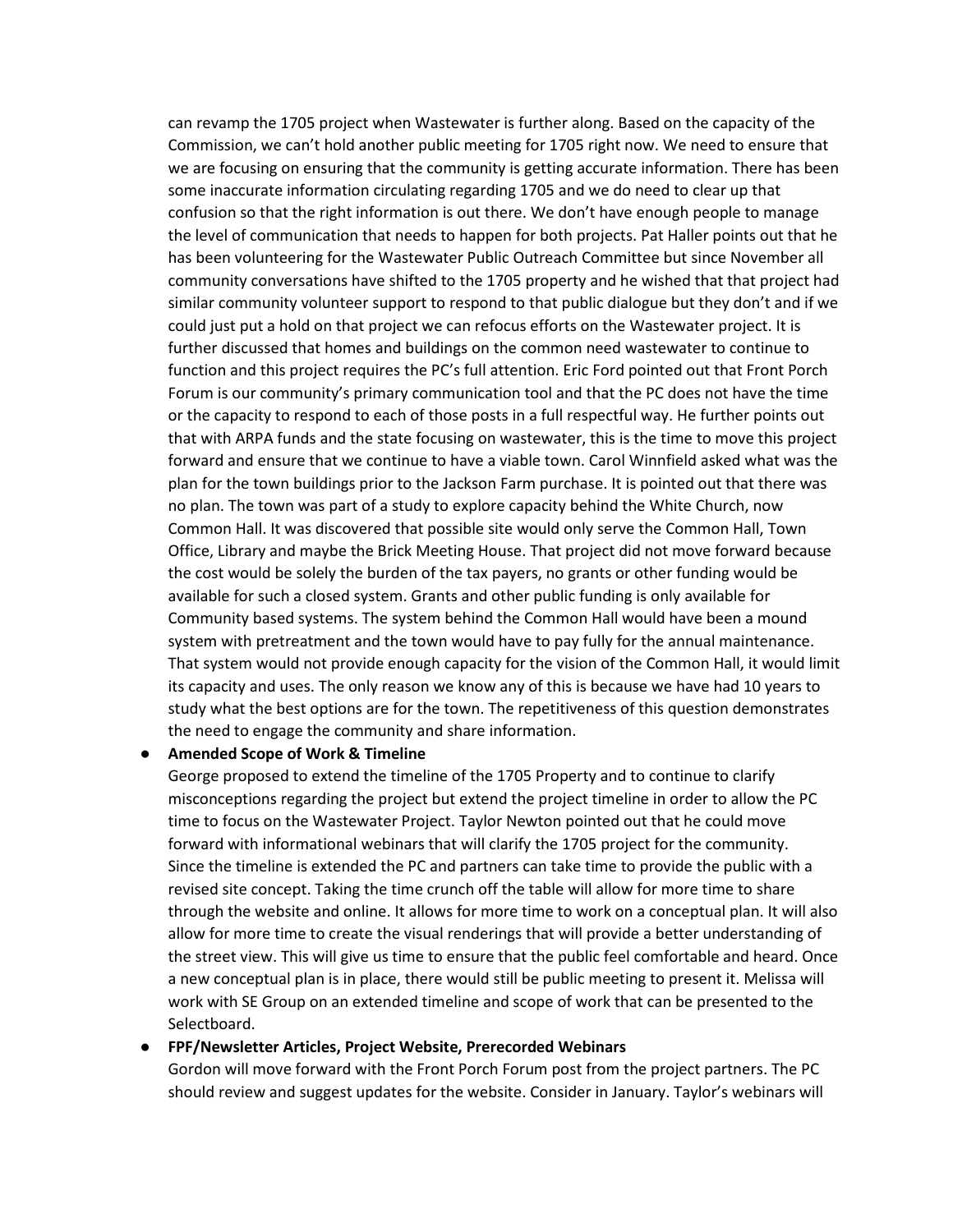be prerecorded and will provide the History of the Project, Scope of Work, Organizational Partners and Roles, Zoning Regulations and Constraints, Review of the Revised Conceptual Plan. Thanks to Taylor for taking the time to create those.

● **Green Mountain Gazette Request** There was an article that ran December 2nd. Let's wait until we are ready to add to what already ran on December 2nd.

# ● **Community Meeting Content**

The Community Meeting will be pushed out. It can include the revised conceptual plan and site survey that is being completed now.

# ● **Revised Conceptual Plans & Survey Plat**

The site survey is bringing up a number of challenges. At one time the property was multiple parcels and in the 1800s the land transferred and merged. The town does own a sliver of land between the right of way and the Pigeon house in the Southwest Corner. There is a chunk of river frontage, where the mill was, that appears to have never transferred to anyone. These things need to clarified and will be included in a survey report. Regional plan approved funds to have the River Conservancy enter into a umbrella program what provides clean-up funds.

## **Community Wastewater Project (Brad Washburn reported out for Green Mountain Engineering)**

# ● **Connection Interest**

Green Mountain Engineering conducted site visits with end users to discuss hook up. Brad Washburn talked the field crew and they have begun to plot out the connections and where the system runs along the road. There are 34 properties visited – 53% interested, 21% might be interested, 15% not interested, 6% vacant, 3% had no contact. The overall interest is to connect during the time of construction.

# ● **Progress Report**

Preliminary designs and existing conditions are being worked up at Green Mountain Engineering. The team is taking feedback from end users and incorporating that into the plan. They are tracking changes from the preliminary engineering to the final design. Nothing has changed too much. Stone Environmental completed the geo hydro. They are currently looking at disposal field capacity. Testing is positive. We could look at maximizing the system and changing from in ground to drip disposal field. Changing the technology, the system could gain significant capacity. Drip disposal would eliminate the need for pretreatment and provide 30,000 gallons a day – well beyond what was anticipated. Operation and maintenance costs savings might also be a factor for a drip system.

## ● **Project Timelines & Work Plan**

The PC requested what the next output from GME – what is it and when? The PC pointed out that we are working on getting accurate numbers to inform the bond vote. If the project changes to drip disposal fields then we need to understand the impact of that. Brad talked with the state and they confirmed that we would need to submit a supplemental engineering. Brad could have the preliminary final design by the second week in January. It is identified that this could impact the bond vote schedule. The goal was to have final design prior to the bond vote. It is pointed out that cost numbers could be provided by January  $13<sup>th</sup>$ . The Town Report is due to the printers on January  $17<sup>th</sup>$ . Brad could get costs to us by Monday.

● **Funding**